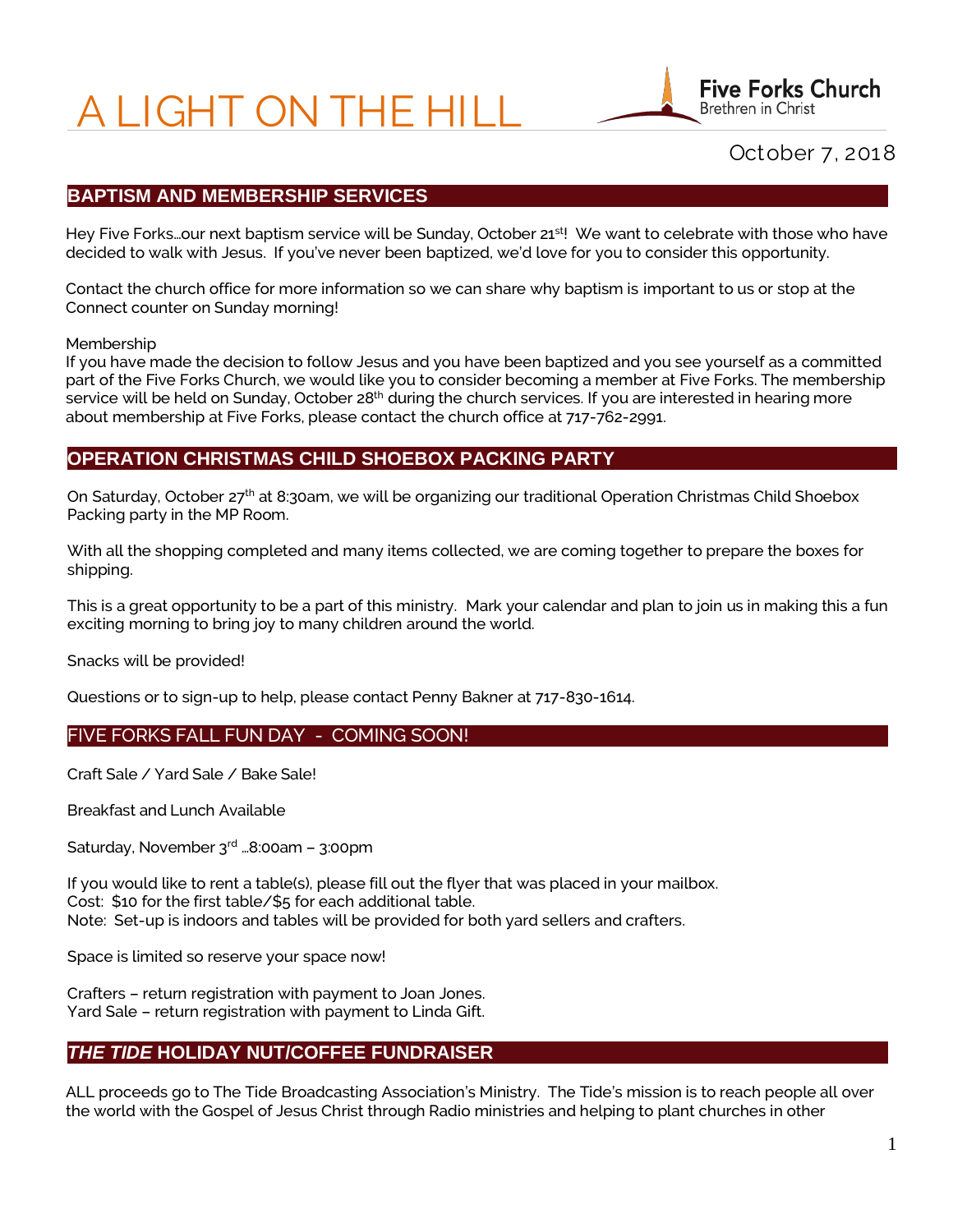countries with the local pastors. Radio is one way a whole village can hear the Gospel in their own language. For more information on The Tide, please visi[t www.thetide.org.](http://www.thetide.org/)

If you would like to place an order, please fill out an order form (found at the information desk or blue counter in the mailroom) and return with payment (checks made payable to The Tide) to Joyce Benedict's mailbox by Sunday, October  $14^{\text{th}}$ . The approximate date for delivery is the week of November  $15^{\text{th}}$ .

Thank you for your support to this ministry.

## ALZHEIMER'S EDUCATION AND SUPPORT GROUP MEETING

The next Alzheimer's education and support group meeting will be held this Wednesday, October 10<sup>th</sup> at 2pm in the Bryson room in Colestock Health Center at Quincy Village. Sign-in begins at 1:30pm.

This will be an open discussion. We will discuss the topics: Feelings of guilt and shame; How people react to a diagnosis of dementia; How others react to persons living with dementia, and How important it is for caregivers and those of us who do not have the disease to educate ourselves.

## **CHURCH LIBRARY UPDATE**

About 30% of the Bible was prophecy when it was written. Scripture contains about 1000 prophecies – around 500 of them have been fulfilled with 100 accuracy. The following two books, written by man, are about prophecy.

#### Russia Rising; Tracking the Bear in Bible Prophecy

-by Mark Hitchcock (P-HIT)

The author, a prophecy "expert", traces the Russian nation through the pages of the Bible and suggests its role in end time events.

#### Israel on High Alert and What We Can Expect Next in the Middle East

-by Mark Rhodes (P-RHO)

After an interesting introduction on the rebirth of Israel and several chapters which explore basic Islamic beliefs, the author devotes the rest of this book to end time happenings based on his interpretation of the scripture.

## **THIS WEEK AT FIVE FORKS**

| Sunday, October 7     | Prayer Hour…6:45am (C2)                                                                         |
|-----------------------|-------------------------------------------------------------------------------------------------|
|                       | Café…7:00am – 11:00am                                                                           |
|                       |                                                                                                 |
|                       | <u> Morning Messages:</u><br>Communion in all services                                          |
|                       |                                                                                                 |
|                       | Aud. (8:00am) - Pastor Brian - Scripture: Acts 14:8-18                                          |
|                       | Aud. (9:30am & 11:00am) – Pastor Bill – <i>Scripture: I Chronicles 29:15, Psalm 103:15-16</i> , |
|                       | Corinthians 1:26-31                                                                             |
|                       | Chapel (11:00am) - Pastor Brian - Scripture: Acts 14:8-18                                       |
| Monday, October 8     | Men's Prayer Group5:45am (Chapel)                                                               |
| Tuesday, October 9    | Men's Prayer Group6:30am (Chapel)                                                               |
|                       | Ladies Exercise Class1:30 - 2:30pm (Chapel Basement)                                            |
|                       | Celebrate Recovery6pm (café); 7pm (large group meeting); 8pm (open share)                       |
|                       | YAM (Young Adult Ministry)6:30-7:30pm (MP)                                                      |
| Wednesday, October 10 | Women's Bible Studyg:00 - 11:00am (Chapel)                                                      |
|                       | Youth6:45 – 8:15pm                                                                              |
|                       | Awana6:45 - 8:15                                                                                |
|                       | Bible Study, Pastor Brian…7:00pm (Chapel)                                                       |
| Thursday, October 11  | Ladies Prayer Hour…6:30 - 7:30am (Chapel)                                                       |
|                       | Ladies Exercise Class1:30 - 2:30pm (Chapel Basement)                                            |
|                       | Bible Study, Pastor Brian7pm (Chapel)                                                           |
| Sunday, October 14    | Prayer Hour6:45am (C2)                                                                          |
|                       | Café…7:00am – 11:00am                                                                           |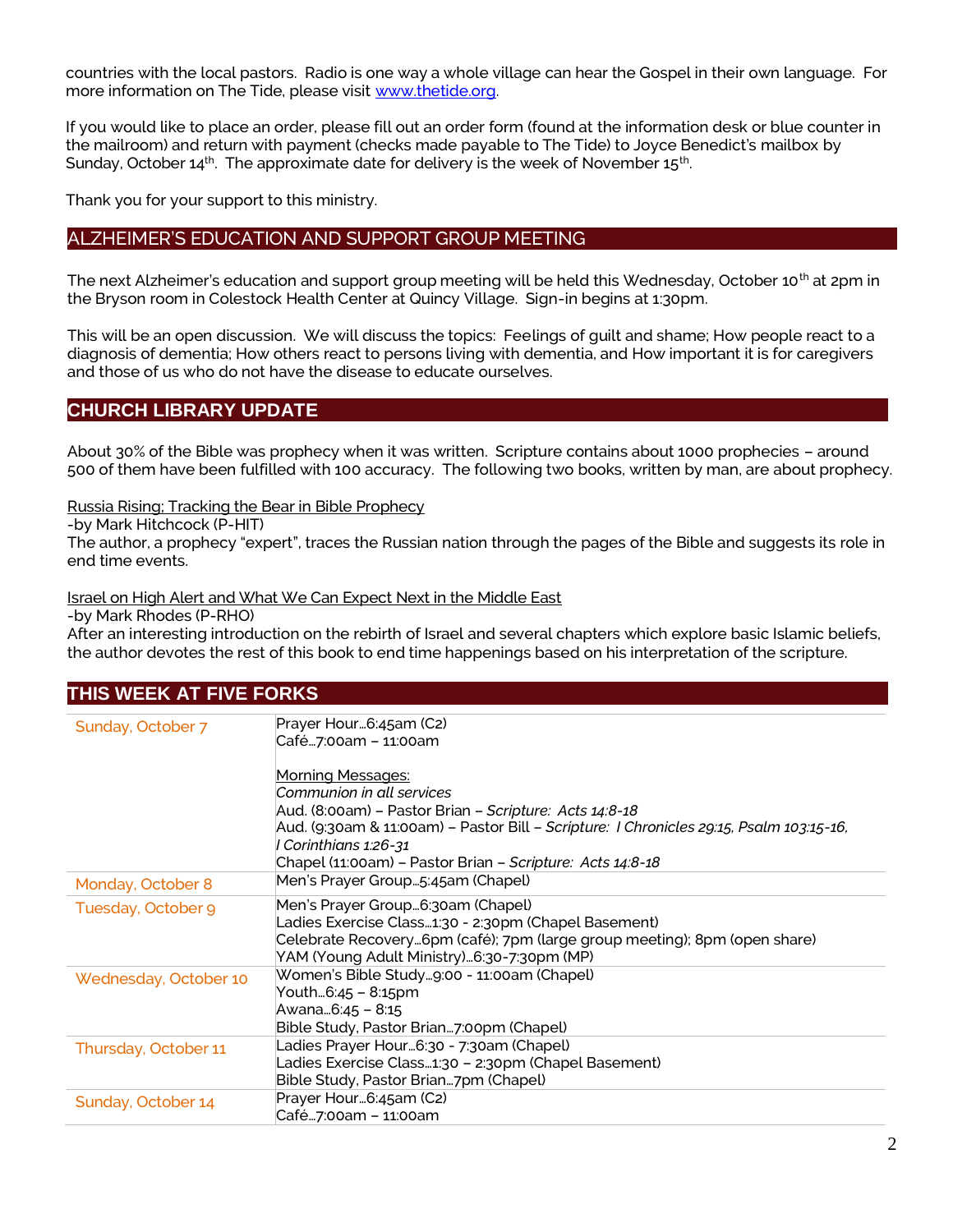#### Blood Pressure Screening…9:00-9:20 & 10:30-10:50 (C13)

Morning Messages: Aud. (8:00am) – Pastor Brian – *Scripture: Acts 14:8-18* Aud. (9:30am & 11:00am) – Pastor Bill – *Scripture: Philippians 2:5-10* Chapel (11:00am) – Pastor Brian – *Scripture: Act 2*

## **THANK YOU**

*Thank you, Thank you, Thank you to the dear friend who placed a container of Chocolate Chip Cookies in my mailbox two weeks ago. You must be one of God's angels! They are my absolute favorite cookie, next to my Sandtarts. It didn't take long for me to devour them.* 

*Sending thanks with love, Sandy Gray*

*My Five Forks Family,*

*Thank you for the cards and flowers that I received after my surgery. I especially want to thank you all for your prayers – they certainly lifted me up. I am so happy that we serve such a wonderful God. -Bob Eberly*

#### *Dear Five Forks Family,*

*We are called to be the hands and feet of Christ and over the last 5 years our family has been shown that by many people in the church. Thank you for visiting, praying, sending cards and supporting Paulette Keefer during her journey. Last Thursday she received her reward from Jesus and is home. While we grieve - again we're so appreciative of the prayers, phone calls, flowers and cards. We especially want to thank Beth Reecher and the 1st grade students who sent pictures and cards over the last 4 years… those cards were inspirational and encouraging and they added light to a small room and she would comment on them many times. -Family of Paulette* 

## **DEEPEST SYMPATHY**

We express our deepest sympathy to Mary Fleagle, John Miller, and Linda Umbrell with the passing of their sister, Paulette Keefer on September 27, 2018.

We express our heartfelt sympathy to Gary Besecker with the passing of his wife, Linda Besecker on September 30, 2018. We also extend our sympathy to her children and their families, Terry Besecker, Tammy Whitmore, Karen Besecker, and Holly Strine.

## **FOOD PANTRY OCTOBER "ITEM OF THE MONTH"**

#### Soup

*(Place donations in the orange container in the lower lobby.)*

# **OPERATION CHRISTMAS CHILD OCTOBER "ITEM OF THE MONTH"**

Monetary donations for shipping costs (If donating by check, please make check payable to Five Forks Church with Operation Christmas Child in the memo line.)

*(Place donations in the designated boxes in the lower and upper lobbies.)*

| ATTENDANCE           |                                                                                                                                                                                                 |
|----------------------|-------------------------------------------------------------------------------------------------------------------------------------------------------------------------------------------------|
| Sunday, September 30 | Sunday's Worship Total = 552<br>$8:00$ Auditorium = 129<br>$9:30$ Auditorium = 236<br>$11:00$ Auditorium = $128$<br>11:00 Chapel = $47$<br>Bible Connection = 6<br>Nursery (9:30 & 11:00) = $6$ |